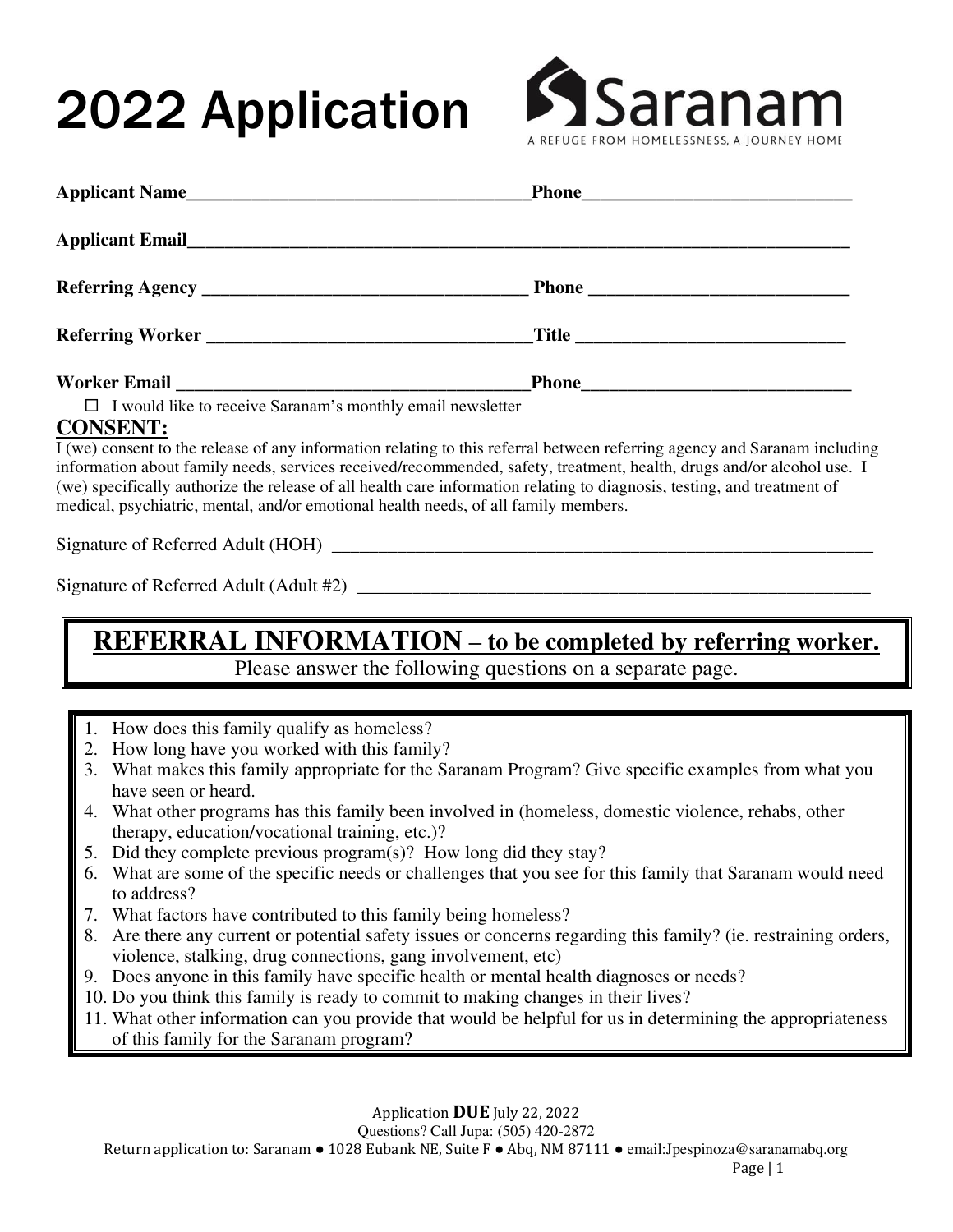### **Saranam 2022 Application**

*This form should be filled out by the applicant family (not the referring worker)* 

| Applicant Family Name               | Applicant Phone |                 |  |
|-------------------------------------|-----------------|-----------------|--|
|                                     |                 |                 |  |
| Languages Spoken (primary first)    |                 |                 |  |
| Have you applied to Saranam before? | When?           | How many times? |  |

### *The Covid-19 vaccination is required for all adults in the family. Please attach proof of vaccination to this application.*

| <b>ADULT NAMES</b> | <b>RELATION-</b>   | <b>DATE OF</b> | Do you have a     | AGE | <b>MARITAL STATUS</b> |
|--------------------|--------------------|----------------|-------------------|-----|-----------------------|
| (first and last)   | <b>SHIP TO HOH</b> | <b>BIRTH</b>   | valid photo i.d.? |     |                       |
|                    | HOH (head of       |                |                   |     |                       |
|                    | household)         |                |                   |     |                       |
|                    |                    |                |                   |     |                       |
|                    |                    |                |                   |     |                       |

| <b>CHILD'S NAME</b><br>(first & last) | <b>RELATION</b><br>- SHIP TO<br><b>HOH</b> | Date<br>of<br>birth | Age | Gender | <b>SCHOOL &amp;</b><br><b>GRADE</b><br>(entering in the<br>Fall) | <b>DO YOU</b><br><b>HAVE</b><br><b>CUSTODY</b><br>9 | If accepted,<br>will live<br>with you?<br>Y/N |
|---------------------------------------|--------------------------------------------|---------------------|-----|--------|------------------------------------------------------------------|-----------------------------------------------------|-----------------------------------------------|
|                                       |                                            |                     |     |        |                                                                  |                                                     |                                               |
|                                       |                                            |                     |     |        |                                                                  |                                                     |                                               |
|                                       |                                            |                     |     |        |                                                                  |                                                     |                                               |
|                                       |                                            |                     |     |        |                                                                  |                                                     |                                               |
|                                       |                                            |                     |     |        |                                                                  |                                                     |                                               |

If you don't have custody who does?

### **OTHER WAYS WE MAY CONTACT YOU/ EMERGENCY CONTACTS?** (if available)

| <b>NAME</b>         | <b>WHERE STAYING</b>                                         | <b>PHONE</b>             |
|---------------------|--------------------------------------------------------------|--------------------------|
|                     |                                                              |                          |
|                     |                                                              |                          |
|                     | <b>OTHER PROGRAMS YOU/YOUR FAMILY HAVE BEEN ENVOLVED IN?</b> |                          |
| <b>PROGRAM NAME</b> | <b>HOW LONG/DATES</b>                                        | <b>DID YOU COMPLETE?</b> |
|                     |                                                              |                          |
|                     |                                                              |                          |
|                     |                                                              |                          |
|                     |                                                              |                          |

Application **DUE** July 22, 2022

Questions? Call Jupa: (505) 420-2872

Return application to: Saranam • 1028 Eubank NE, Suite F • Abq, NM 87111 • email:Jpespinoza@saranamabq.org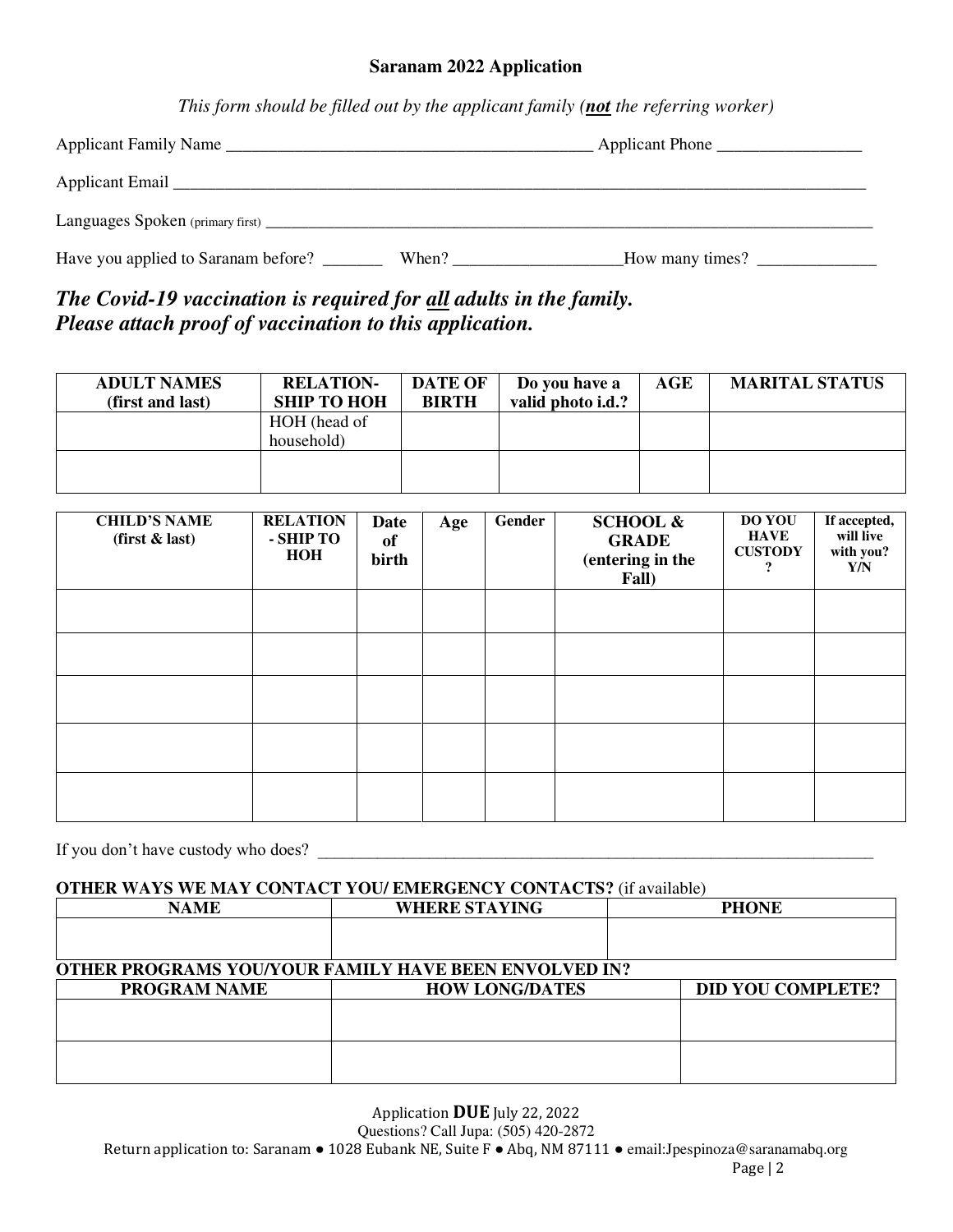### **WHERE ARE YOU CURRENTLY STAYING ?**

| Emergency shelter                                                        | Domestic Violence Shelter    | Hospital      |  |  |  |  |  |
|--------------------------------------------------------------------------|------------------------------|---------------|--|--|--|--|--|
| Transitional Housing                                                     | __Psychiatric facility       | Jail/Prison   |  |  |  |  |  |
| Treatment center                                                         | Vehicle                      | On the street |  |  |  |  |  |
| Hotel/Motel                                                              | $\mathbf{W}$ With a relative | With a friend |  |  |  |  |  |
| Renting housing                                                          | Own home/apartment           |               |  |  |  |  |  |
| Other (please explain):                                                  |                              |               |  |  |  |  |  |
|                                                                          |                              |               |  |  |  |  |  |
|                                                                          |                              |               |  |  |  |  |  |
|                                                                          |                              |               |  |  |  |  |  |
| Date of Eviction:                                                        |                              |               |  |  |  |  |  |
| Please explain your current living situation:                            |                              |               |  |  |  |  |  |
|                                                                          |                              |               |  |  |  |  |  |
|                                                                          |                              |               |  |  |  |  |  |
|                                                                          |                              |               |  |  |  |  |  |
| WHAT ARE THE REASONS FOR YOUR HOMELESS SITUATION? CIRCLE ALL THAT APPLY: |                              |               |  |  |  |  |  |

- $\Box$  Discharge from foster care  $\Box$  Physical disability  $\Box$  Asked to leave
- $\Box$  Discharge from prison/jail  $\Box$  Alcohol/drug abuse  $\Box$  Unable to pay rent
- $\Box$  HIV/AIDS & related diseases  $\Box$  Moved to find work  $\Box$  Legal problems
- $\Box$  Relationship problems/ family breakup  $\Box$  Mental Health  $\Box$  Lost job/Couldn't find work  $\Box$  Couldn't pay utilities
- $\Box$  Lost job/Couldn't find work  $\Box$  Couldn't pay utilities  $\Box$  Family member or personal illness  $\Box$  Domestic violence
- $\Box$  Family member or personal illness  $\Box$  Domestic violence  $\Box$  Discharge from hospital  $\Box$  Other:
- $\Box$  Discharge from hospital
- 
- 
- 
- 
- 
- 
- 
- 
- 
- 

HOW LONG HAVE YOU BEEN HOMELESS? \_\_\_\_\_\_\_\_\_\_\_\_\_\_\_\_\_\_\_\_\_\_\_\_\_\_\_\_\_\_\_\_\_\_\_\_\_\_\_\_\_\_\_\_\_\_\_\_

HOW MANY TIMES HAVE YOU BEEN HOMESLESS? \_\_\_\_\_\_\_\_\_\_

### **ADDRESS HISTORY**(include city, state, zip, county, and dates of residence) **Must be filled out by applicant only**

|                               | <b>HOH</b> | <b>ADULT#2</b> |
|-------------------------------|------------|----------------|
| <b>CURRENT ADDRESS</b>        |            |                |
|                               |            |                |
|                               |            |                |
|                               |            |                |
| <b>LAST PERMENANT ADDRESS</b> |            |                |
| $(90 + DAYS)$                 |            |                |
|                               |            |                |
|                               |            |                |
|                               |            |                |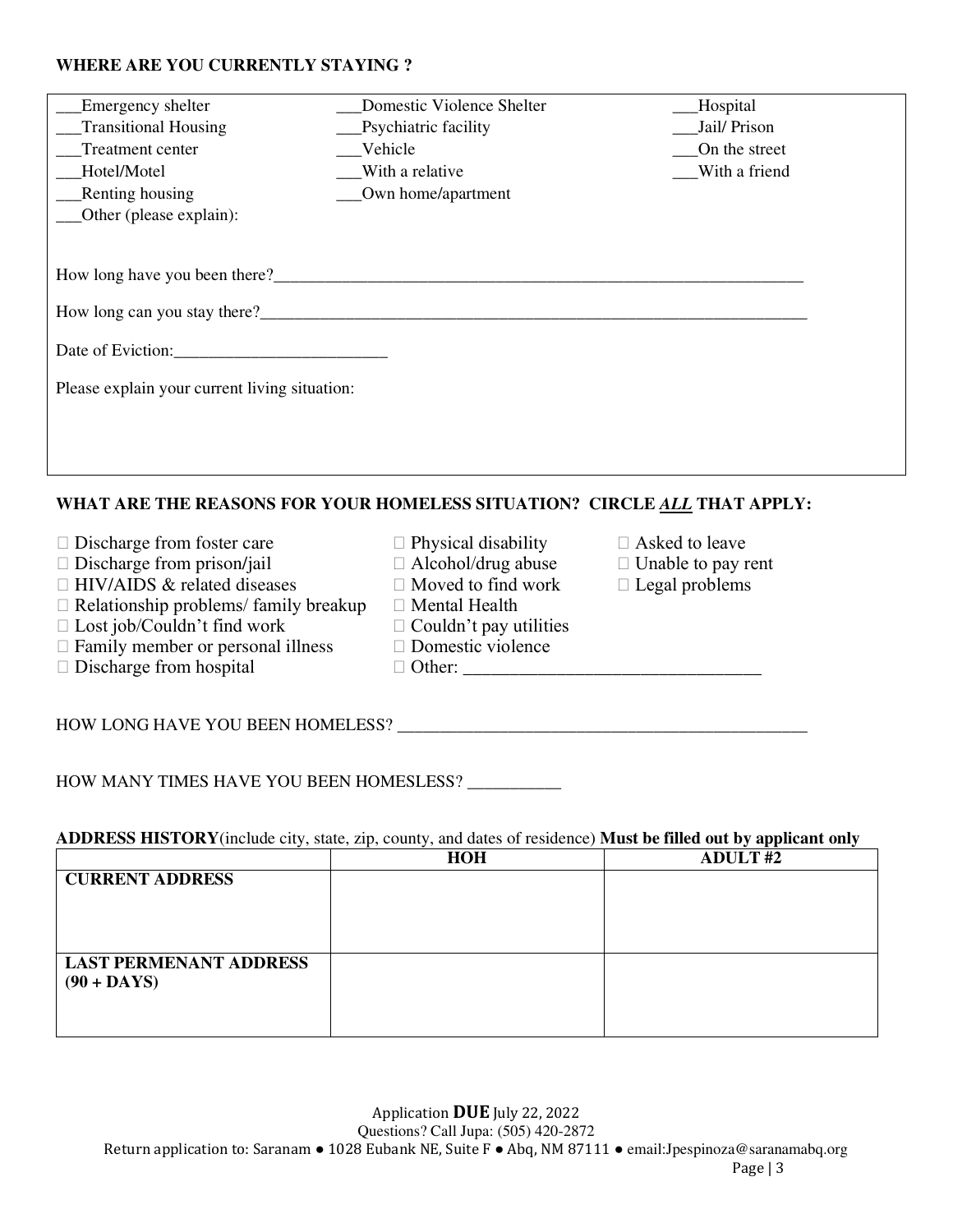| PREVIOUS ADDRESSES SINCE           |  |
|------------------------------------|--|
| <b>AGE 18</b>                      |  |
| <b>Ex:</b> 1234 Sunny Dr. Apt. 123 |  |
| Albuquerque, NM 87110              |  |
| <b>Bernalillo County</b>           |  |
| April '06-May '07                  |  |
| If you have more please list on a  |  |
| separate page.                     |  |
|                                    |  |

### **EDUCATION:**

|                                                                                                       | <b>HOH</b> | <b>ADULT#2</b> |
|-------------------------------------------------------------------------------------------------------|------------|----------------|
| <b>DO YOU HAVE A</b><br><b>HIGHSCHOOL DIPLOMA OR</b><br>GED? If yes, which? When?                     |            |                |
| <b>HIGHEST LEVEL OF</b><br><b>EDUCATION COMPLETED</b>                                                 |            |                |
| <b>ANY VOCATIONAL</b><br><b>CERTIFICATES OR DEGREES</b><br><b>RECEIVED?</b><br>(if yes what and when) |            |                |

### **\*\*IF YOU ARE CURRENTLY ENROLLED IN AN EDUCATIONAL PROGRAM, PLEASE INCLUDE A COPY OF YOUR UNOFFICIAL TRANSCRIPT\*\*\***

**EMPLOYMENT HISTORY:** list jobs starting with current and working back

|            | <b>Employer</b> | <b>Position</b> | <b>Dates</b><br>employed | Pay per hour | Why did you leave |
|------------|-----------------|-----------------|--------------------------|--------------|-------------------|
| <b>HOH</b> |                 |                 |                          |              |                   |
|            |                 |                 |                          |              |                   |
|            |                 |                 |                          |              |                   |
|            |                 |                 |                          |              |                   |
| Adult #2   |                 |                 |                          |              |                   |
|            |                 |                 |                          |              |                   |
|            |                 |                 |                          |              |                   |
|            |                 |                 |                          |              |                   |

If you need more space, attach another sheet.

### **HEALTH AND MENTAL HISTORY:** Must be completed by applicant only. Fill in ALL questions. **If yes, describe**

|                                  | <b>HOH</b> | <b>ADULT#2</b> |
|----------------------------------|------------|----------------|
| <b>Current Health Conditions</b> |            |                |
|                                  |            |                |
|                                  |            |                |
| Are you pregnant?                |            |                |
| (If yes, when are you due)       |            |                |
|                                  |            |                |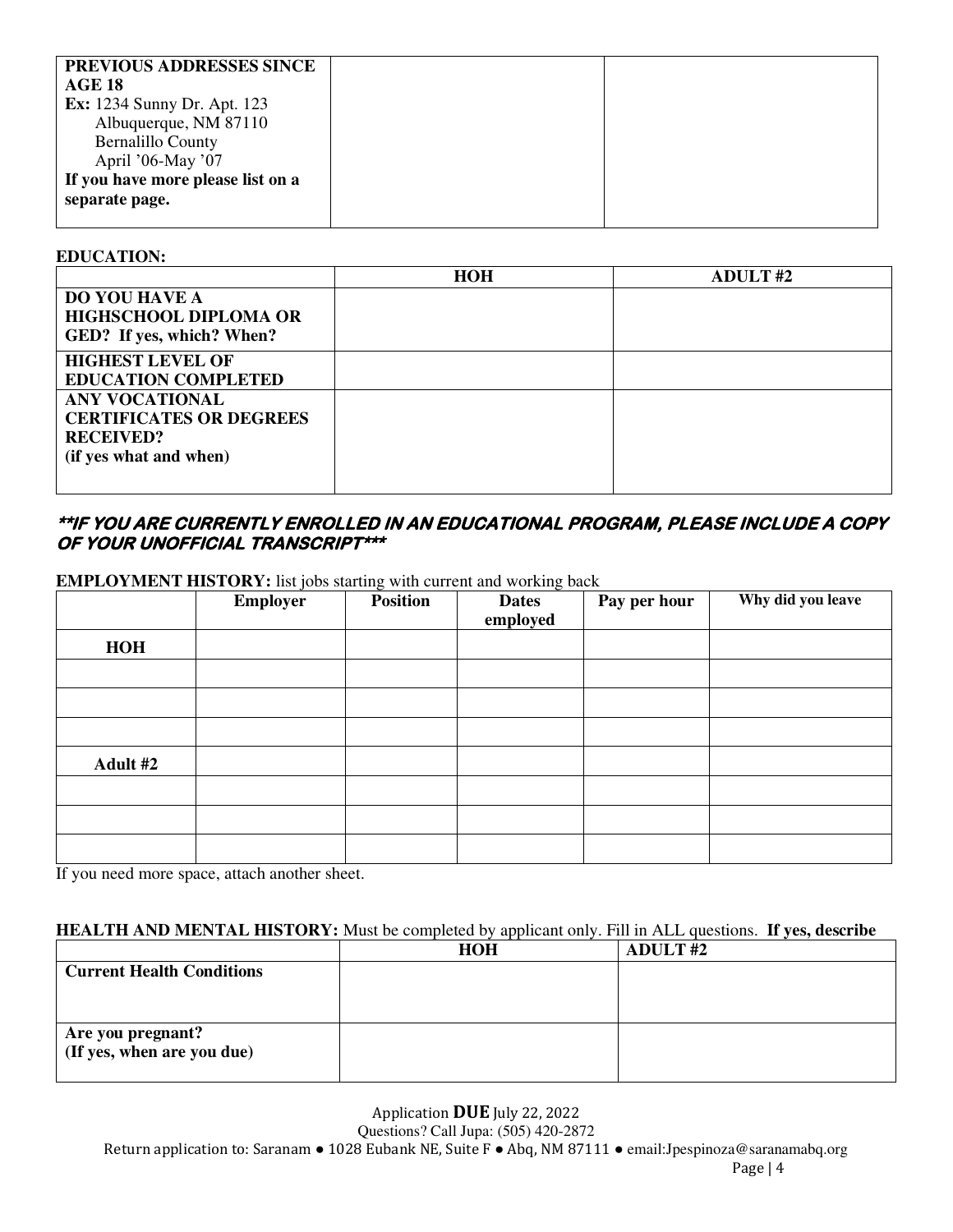| Please list any chronic health<br>conditions: (cirrhosis, TB, diabetes, |  |
|-------------------------------------------------------------------------|--|
| HIV, etc.)                                                              |  |
|                                                                         |  |
| Have you ever dealt with emotional                                      |  |
| or behavioral issues (present/past)                                     |  |
| (depression, anxiety, violence, rage,                                   |  |
| suicide). Please explain.                                               |  |
| Are you or have you ever been in                                        |  |
| treatment/counseling/hospitalization                                    |  |
| for mental health? Please explain.                                      |  |
| What type of treatment? When and                                        |  |
| where were you treated?                                                 |  |
|                                                                         |  |
| Do you have any disabling                                               |  |
| conditions?                                                             |  |
|                                                                         |  |
| Do you have any health conditions<br>that would prevent you from        |  |
| working?                                                                |  |
| Name(s) of Doctor                                                       |  |
|                                                                         |  |
| Name(s) of psychiatrist                                                 |  |
|                                                                         |  |
| Name(s) of therapist/counselor                                          |  |
|                                                                         |  |
| Name(s) of other health care                                            |  |
| provider(s)                                                             |  |

### **CURRENT MEDICATIONS:** Must be completed by applicant only. Fill in ALL questions.

|                 | <b>MEDICATION NAME</b> | <b>DOSAGE</b> | <b>FREQUENCY</b> | <b>EFFECT</b> (what for) |
|-----------------|------------------------|---------------|------------------|--------------------------|
| <b>HOH</b>      |                        |               |                  |                          |
|                 |                        |               |                  |                          |
|                 |                        |               |                  |                          |
|                 |                        |               |                  |                          |
| <b>ADULT #2</b> |                        |               |                  |                          |
|                 |                        |               |                  |                          |
|                 |                        |               |                  |                          |
|                 |                        |               |                  |                          |

### **Is there anything else we should know about your physical, mental or emotional health?** Add a page if needed.

| <b>HOH</b> | <b>ADULT#2</b> |
|------------|----------------|
|            |                |
|            |                |
|            |                |
|            |                |
|            |                |
|            |                |
|            |                |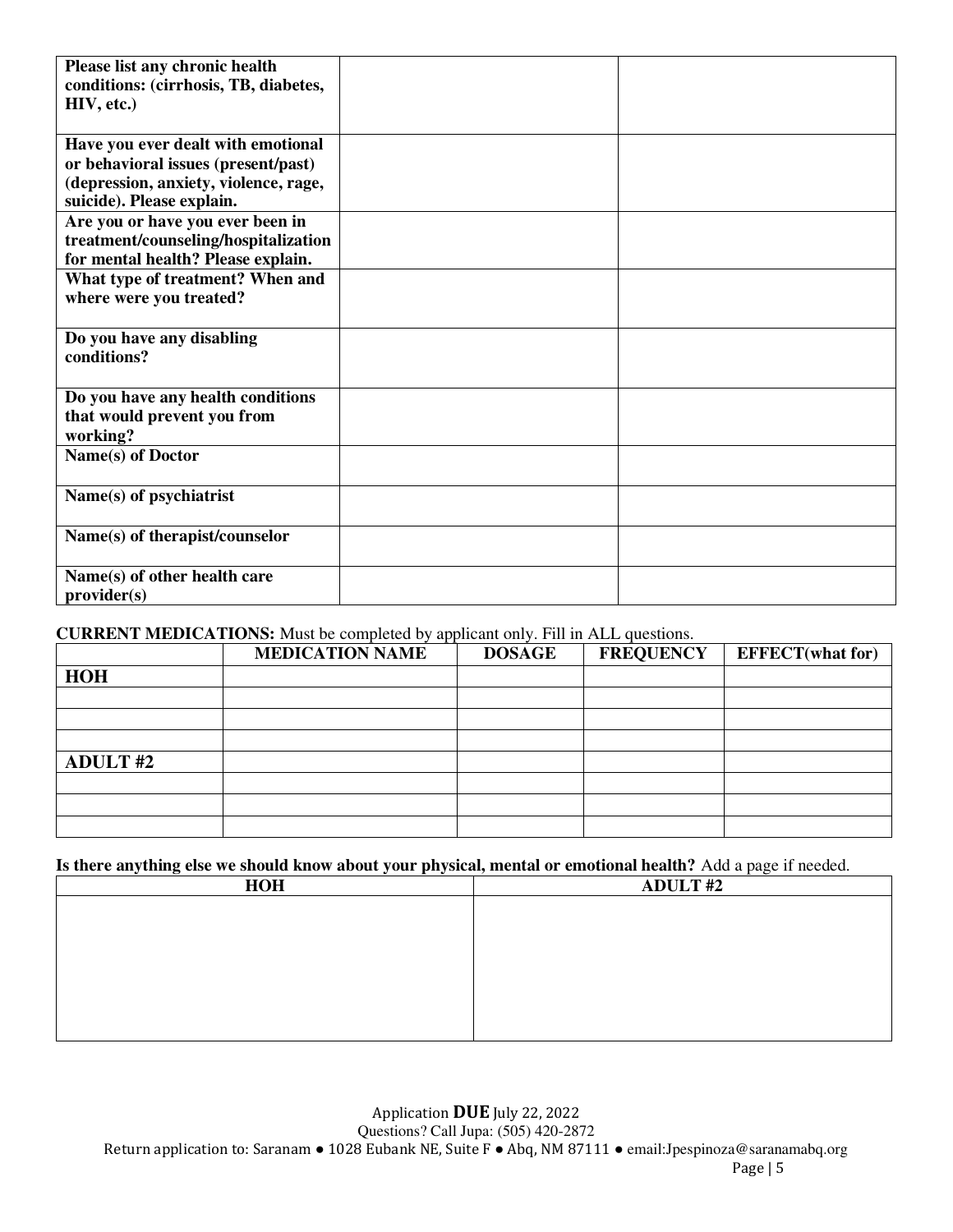|                                                                                               | <b>HOH</b> | <b>ADULT#2</b> |
|-----------------------------------------------------------------------------------------------|------------|----------------|
| How much alcohol do you drink?<br>How often? When was the last<br>time?                       |            |                |
| Do you use any prescription or<br>illegal drugs? How often? When<br>was the last time?        |            |                |
| Have you ever used alcohol or<br>drugs? Which ones?                                           |            |                |
| What age did you start using?                                                                 | Start:     | Start:         |
| What age did you stop using (if<br>applicable)?                                               | Stop:      | Stop:          |
| Do you or have you ever attended<br>recovery meetings? What<br>meeting/how often?             |            |                |
| Did you ever receive treatment to<br>stop using? What type? How often?<br><b>When? Where?</b> |            |                |
| Did you complete the full<br>treatment? If no what happened?                                  |            |                |
| Contact person and phone number<br>of the most recent treatment.                              |            |                |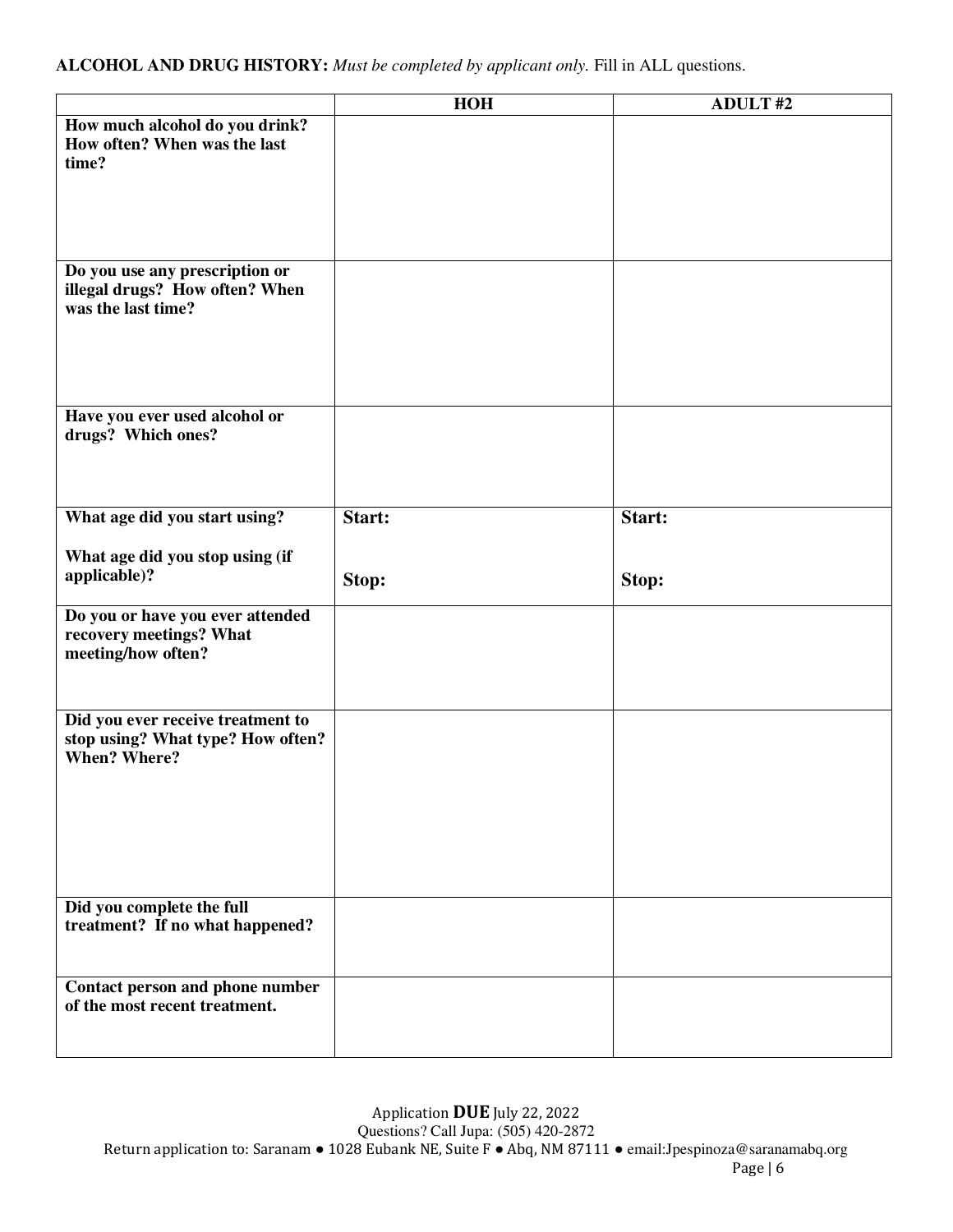#### **CRIMINAL AND LEGAL HISTORY:** *Must be completed by applicant only.* Fill in ALL questions. **If yes describe. If it does not fit into the space neatly, please add an additional page.**

|                                                        | If yes describe. If it does not in mot the space heatry, prease and an additional page.<br><b>HOH</b> | <b>ADULT#2</b> |
|--------------------------------------------------------|-------------------------------------------------------------------------------------------------------|----------------|
| <b>EVER BEEN ARRESTED?</b>                             |                                                                                                       |                |
| WHEN?                                                  |                                                                                                       |                |
| <b>County, State</b>                                   |                                                                                                       |                |
| <b>Charge</b>                                          |                                                                                                       |                |
| <b>Reason</b> arrested                                 |                                                                                                       |                |
|                                                        |                                                                                                       |                |
| Date released                                          |                                                                                                       |                |
|                                                        |                                                                                                       |                |
| <b>EVER BEEN CONVICTED OF</b>                          |                                                                                                       |                |
| OR PLEAD GUILTY TO A<br><b>CRIMINAL OFFENSE? WHEN?</b> |                                                                                                       |                |
| <b>County, State</b>                                   |                                                                                                       |                |
| <b>Charge</b>                                          |                                                                                                       |                |
| <b>Details of conviction</b>                           |                                                                                                       |                |
|                                                        |                                                                                                       |                |
|                                                        |                                                                                                       |                |
| <b>EVER RECEIVED DEFERRED</b>                          |                                                                                                       |                |
| <b>JUDGEMENT? WHEN?</b>                                |                                                                                                       |                |
| County, State                                          |                                                                                                       |                |
| <b>Charge</b>                                          |                                                                                                       |                |
|                                                        |                                                                                                       |                |
| <b>Details of conviction</b>                           |                                                                                                       |                |
|                                                        |                                                                                                       |                |
|                                                        |                                                                                                       |                |
| <b>EVER RECEIVED PROBATION</b><br>OR COMMUNITY         |                                                                                                       |                |
| <b>SUPERVISION? WHEN?</b>                              |                                                                                                       |                |
| <b>County, State</b>                                   |                                                                                                       |                |
| <b>Charge</b>                                          |                                                                                                       |                |
|                                                        |                                                                                                       |                |
| <b>Details of supervision</b>                          |                                                                                                       |                |
|                                                        |                                                                                                       |                |
|                                                        | <b>HOH</b>                                                                                            | Adult #2       |

Application **DUE** July 22, 2022

Questions? Call Jupa: (505) 420-2872

Return application to: Saranam • 1028 Eubank NE, Suite F • Abq, NM 87111 • email: Jpespinoza@saranamabq.org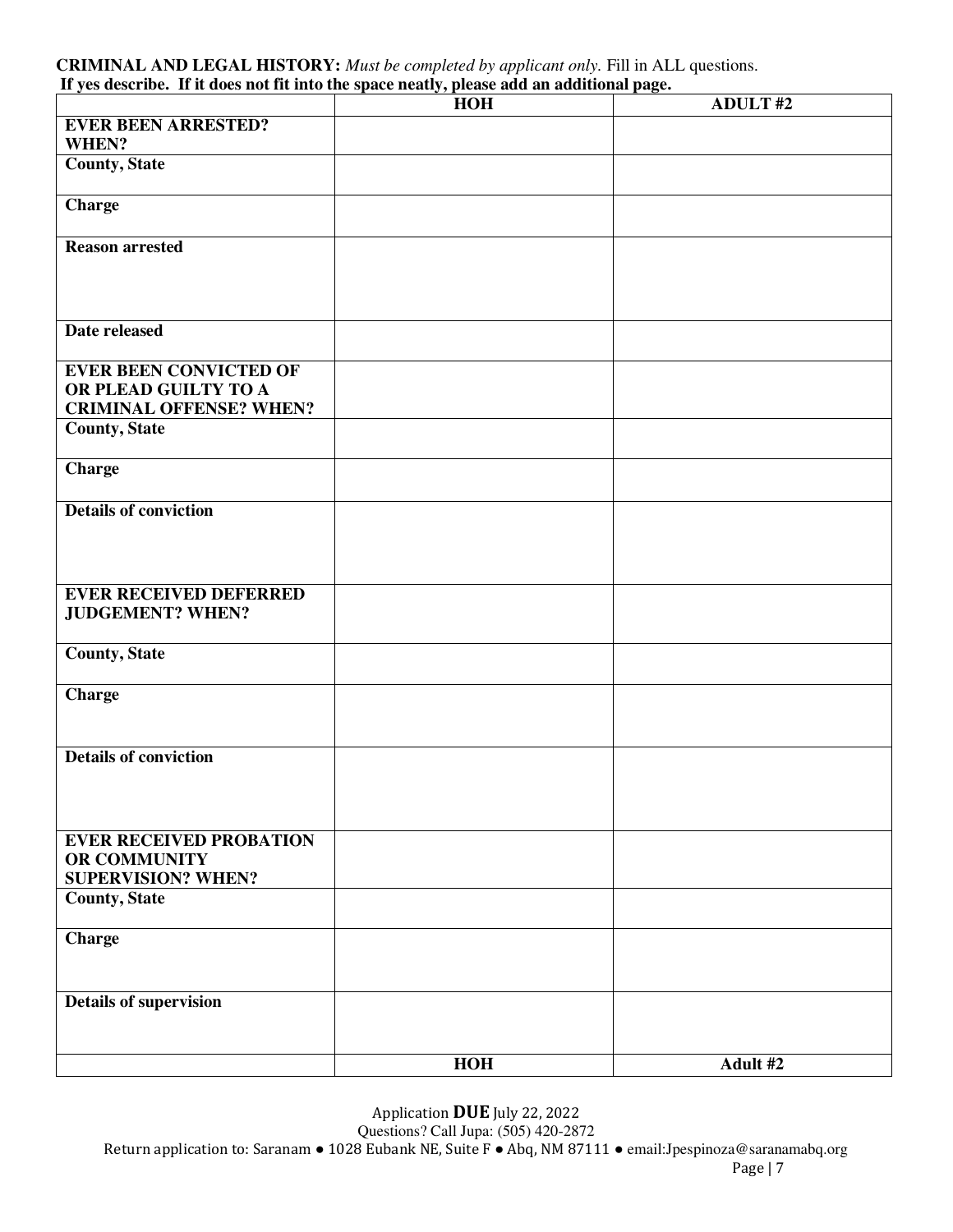| <b>EVER BEEN CONVICTED OF A</b>      |  |
|--------------------------------------|--|
| <b>CRIMINAL OFFENSE OUTSIDE</b>      |  |
| THE US? WHEN?                        |  |
| <b>City, Country</b>                 |  |
|                                      |  |
|                                      |  |
| <b>Charge</b>                        |  |
|                                      |  |
| <b>Details of conviction</b>         |  |
|                                      |  |
|                                      |  |
|                                      |  |
|                                      |  |
| ANY PENDING CHARGES OR               |  |
| <b>CASES? WHEN?</b>                  |  |
| <b>County, State</b>                 |  |
|                                      |  |
|                                      |  |
|                                      |  |
| <b>Charge</b>                        |  |
|                                      |  |
|                                      |  |
|                                      |  |
| <b>Details of pending charges</b>    |  |
|                                      |  |
|                                      |  |
|                                      |  |
|                                      |  |
|                                      |  |
|                                      |  |
|                                      |  |
|                                      |  |
| <b>ANY RESTRAING ORDERS</b>          |  |
| <b>AGAINST YOU OR AGAINST</b>        |  |
|                                      |  |
| <b>ANOTHER?</b>                      |  |
| <b>Details of restraining orders</b> |  |
|                                      |  |
|                                      |  |
|                                      |  |
|                                      |  |
|                                      |  |
|                                      |  |
|                                      |  |
|                                      |  |
|                                      |  |
|                                      |  |
| <b>OTHER LEGAL ISSUES: ID,</b>       |  |
| marriage, custody, warrants, debt,   |  |
| evictions, etc.                      |  |
|                                      |  |
|                                      |  |
|                                      |  |
|                                      |  |
|                                      |  |
|                                      |  |
|                                      |  |

### *EACH ADULT MUST ANSWER THESE QUESTIONS ON A SEPARATE PIECE OF PAPER!!!*

Application **DUE** July 22, 2022 Questions? Call Jupa: (505) 420-2872 Return application to: Saranam ● 1028 Eubank NE, Suite F ● Abq, NM 87111 ● email:Jpespinoza@saranamabq.org Page | 8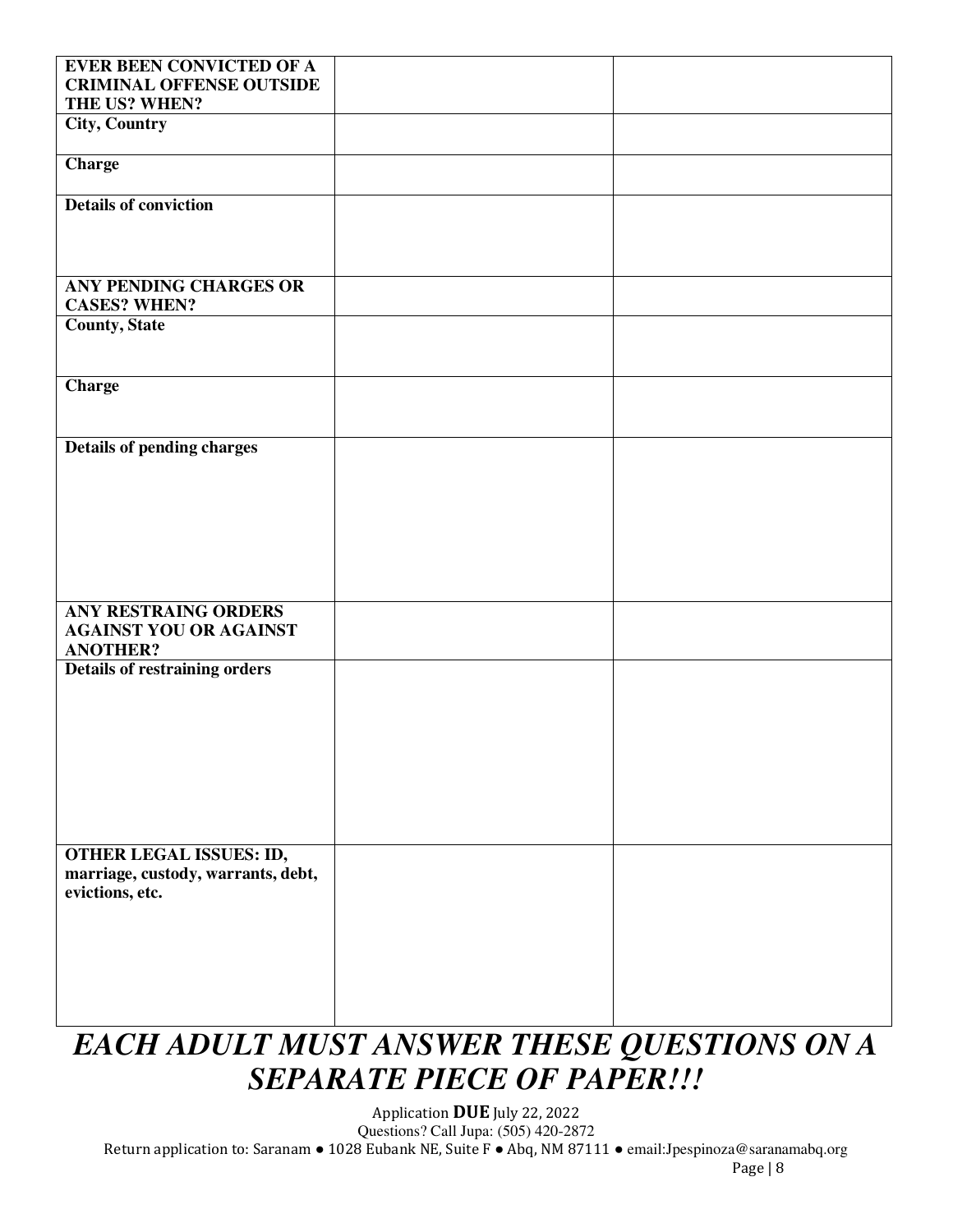#### ADDITIONAL INFORMATION:

- ➢ **Must be completed by each adult applicant separately.**
- ➢ **Answer ALL questions.**
- ➢ **Use a** *separate page* **and number your answers according to the questions.**
- 1. Name
- 2. Tell us about any health or safety issues you are concerned about or that you would like us to know about.
- 3. Do you have custody of all of your child(ren)? If not who does? What is the situation? Are you working on regaining custody? What are you doing towards reunification?
- 4. Is there a current Child Youth and Family (CYFD) investigation? If so, explain. Who is your investigator and phone number? Please add investigator's name to release on page 12. Has there been a past child abuse or neglect investigation? If so, explain including when and who investigated. Add to release on page 12.
- 5. Tell us about any special needs we should know about you or your family.
- 6. What else about your family should we know?
- 7. What interests you about being in the Saranam program?
- 8. What is your understanding of what Saranam is about?
- 9. What do you think you will get out of being in Saranam? Your children?
- 10. Why should we accept you into Saranam?
- 11. This is your chance to tell us your story or anything else that you'd like us to know about you and your family. Please write any additional comments you have.

### **I have answered these questions fully and truthfully, on a separate piece of paper.**

**HOH Signature \_\_\_\_\_\_\_\_\_\_\_\_\_\_\_\_\_\_\_\_\_\_\_\_\_\_\_\_\_\_\_\_\_\_\_\_\_\_\_\_\_\_\_\_\_\_\_ Date\_\_\_\_\_\_\_\_\_\_\_\_\_\_\_\_\_\_** 

**I have answered these questions fully and truthfully, on a separate piece of paper.** 

**Adult #2 Signature \_\_\_\_\_\_\_\_\_\_\_\_\_\_\_\_\_\_\_\_\_\_\_\_\_\_\_\_\_\_\_\_\_\_\_\_\_\_\_\_\_\_\_\_ Date \_\_\_\_\_\_\_\_\_\_\_\_\_\_\_\_\_**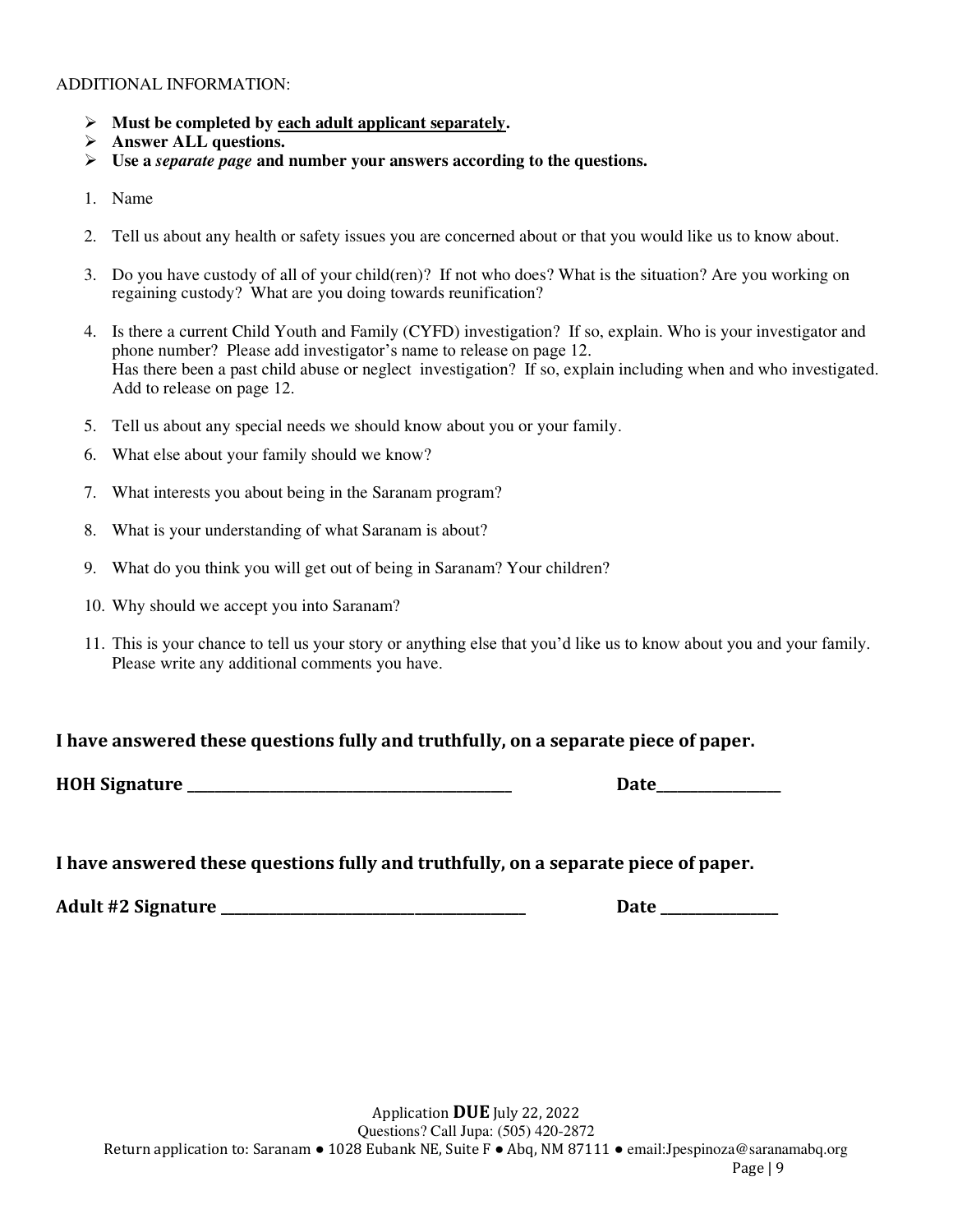### **ARE YOU WILLING TO BE IN THE SARANAM PROGRAM?**

### SARANAM PROVIDES FAMILIES:

- **Basic Needs for Living (for up to 2 years):** Housing, Utilities, Clothing, Set-up
- Assistance with Children: Assist enrolling children into School/Child Care (Saranam pays expenses not covered by child care assistance)
- **Transportation:** Bus Pass or monthly gas allowance
- **Referral for Medical Care, etc.**
- **Educational, Vocational, Personal, and Spiritual Growth Opportunities:** 
	- o Adult Basic Education: Literacy / Math/GED (on site, beginning in August)
	- o Vocational Training (for better employment opportunities) (January onward)
	- o Counseling referrals (as needed individual, family, group)
- **Life Skills Training:** (on site August for one full year)
	-
	- Parenting Financial Management<br>○ Communication Nutrition / Cooking / G ○ Nutrition / Cooking / Gardening
	-
	- Health & Hygiene Communication
	- Employability Skills △ Anger & Conflict Management
	- College Readiness △ Responsible Citizenship/Voting
		-
	- Organizational Skills Fellowship with Community
- **EXECUTE:** Invitation and opportunities for worship, bible study, and fellowship at church *(Saranam families will not be required to participate in any religious/church activity)*
- **Support** in a structured community

### FAMILIES IN SARANAM ARE *REQUIRED* TO DO THE FOLLOWING: *PLEASE INITIAL YOUR WILLINGNESS TO…*

 $\text{Adult } #2$ 

Be an active and participatory member of the Saranam community

 $\frac{1}{\sqrt{1-\frac{1}{2}}}\frac{1}{\sqrt{1-\frac{1}{2}}}\frac{1}{\sqrt{1-\frac{1}{2}}}\frac{1}{\sqrt{1-\frac{1}{2}}}\frac{1}{\sqrt{1-\frac{1}{2}}}\frac{1}{\sqrt{1-\frac{1}{2}}}\frac{1}{\sqrt{1-\frac{1}{2}}}\frac{1}{\sqrt{1-\frac{1}{2}}}\frac{1}{\sqrt{1-\frac{1}{2}}}\frac{1}{\sqrt{1-\frac{1}{2}}}\frac{1}{\sqrt{1-\frac{1}{2}}}\frac{1}{\sqrt{1-\frac{1}{2}}}\frac{1}{\sqrt{1-\frac{1}{2}}}\frac{1}{\sqrt{1-\frac{$ 

- \_\_\_\_ \_\_\_\_\_ Not be employed while participating full time in Educational / Vocational Training Program
- <sup>1</sup> Get off TANF, while acquiring or maintaining Food Stamps, WIC, Medicaid, subsidized child care (NM ECED child care assistance)
- **EXECOUNTER ARRANGER ASSESSED ASSESSED ASSESSED**, Be accountable to keep appointments at Saranam and for outside services (ex: CYFD, parole/court, counseling, recovery meetings, etc.)
- Learn about and document your finances take responsibility for your family's spending
- **EXECUTE:** Develop Family Transition Plan (individualized goals and evaluation with Saranam case manager)
- <u>\_\_\_\_\_\_\_\_</u> Be actively involved in community and children's twice weekly activities
- \_\_\_\_\_ \_\_\_\_\_ Be willing to *Commit to Ending your Homelessness*

### **If you have custody documents or current restraining order, please bring them to interview.**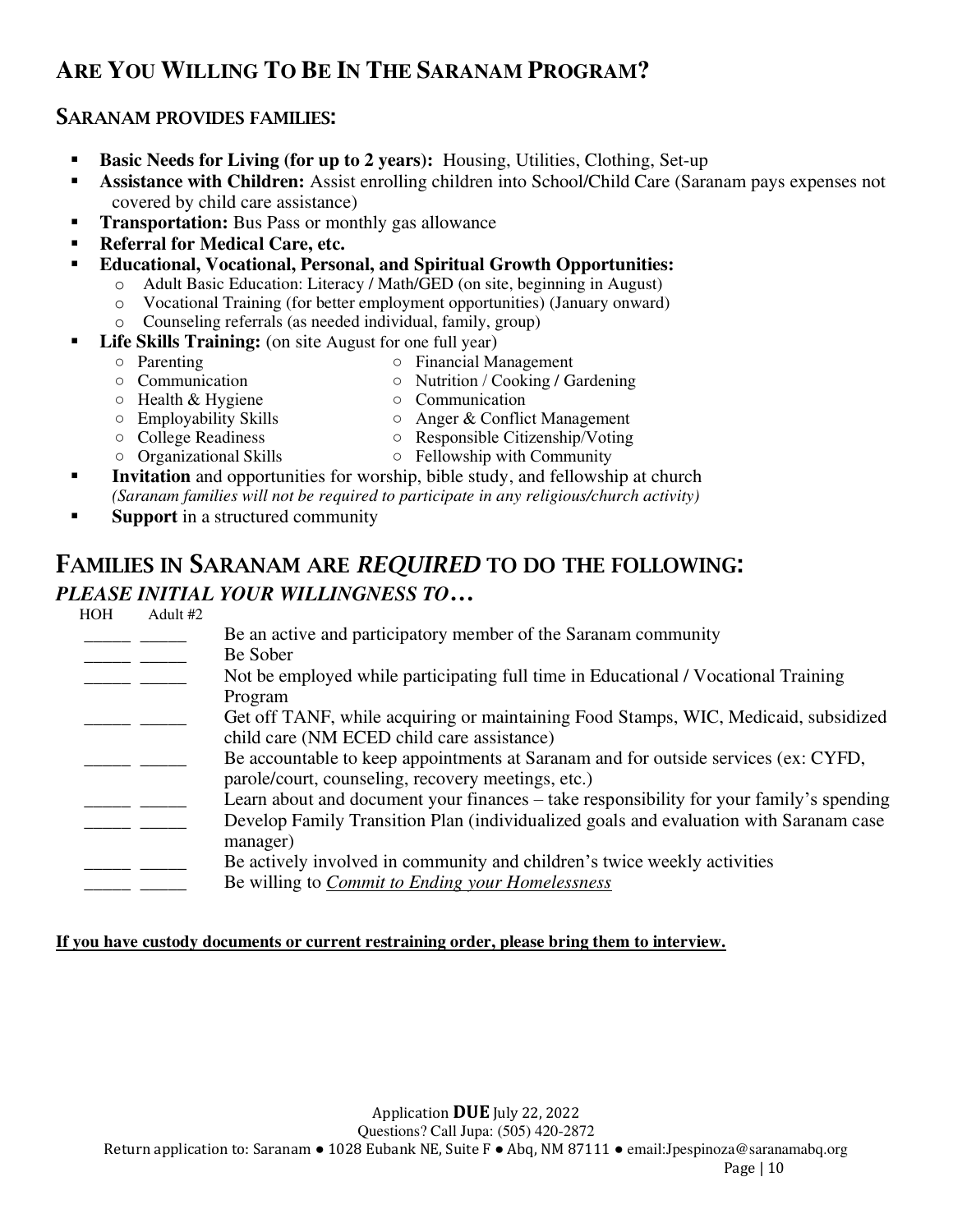### **Saranam Authorization to Release Information**

| HO<br>~~ | __<br>_ |
|----------|---------|
|----------|---------|

I consent to the release of any information relating to this referral between any of the following agencies and individuals and Saranam personnel including information about family needs, services, treatment, health, drug and/or alcohol use. If I have been tested, diagnosed, or treated for HIV or AIDS, medical conditions, psychiatric disorders, mental health, or drug and/or alcohol use/abuse/addiction, I specifically authorize the release all health care information relating to such diagnoses, testing, or treatment. Additionally, this authorizes the release of information concerning law enforcement (including arrest and incident reports), correctional, rehabilitation and any other programs. I hereby release you (in your individual and/or institutional capacity) from any and all liability arising from the disclosure of otherwise confidential information to the above mentioned parties. I authorize the photocopying of this release to give to the below approved parties.

#### **Do you receive these sources of income, benefits or services?**

|                                         | Yes | N <sub>o</sub> | How  | <b>Case worker/Contact person Phone number</b>                                                                         |
|-----------------------------------------|-----|----------------|------|------------------------------------------------------------------------------------------------------------------------|
|                                         |     |                | much |                                                                                                                        |
| <b>Housing services: Section 8, Low</b> |     |                |      |                                                                                                                        |
| Income Housing, Housing Authority       |     |                |      |                                                                                                                        |
| Income support division/HSD:            |     |                |      |                                                                                                                        |
| Medicaid, Food Stamps, TANF             |     |                |      |                                                                                                                        |
| <b>SSI/SSDI</b>                         |     |                |      |                                                                                                                        |
| <b>CYFD/CPS:</b> Investigation          |     |                |      |                                                                                                                        |
| <b>CYFD: Childcare</b>                  |     |                |      |                                                                                                                        |
| <b>WIC</b>                              |     |                |      |                                                                                                                        |
| <b>Child Support</b>                    |     |                |      |                                                                                                                        |
| <b>Probation/Parole Dept.</b>           |     |                |      |                                                                                                                        |
| <b>Immigration Services (INS)</b>       |     |                |      |                                                                                                                        |
| <b>Drug/Alcohol Treatment</b>           |     |                |      |                                                                                                                        |
| <b>Mental Health Treatment</b>          |     |                |      |                                                                                                                        |
| Other:                                  |     |                |      |                                                                                                                        |
| Other:                                  |     |                |      | THE UTTION OF LEGAL PURPER OUT UP LEADER THE NUTTER OCALITY LIKE LIKE LAUGHTER COMPANY AND RELEASED OF LANGUARD COURSE |

THIS AUTHORIZATION EXPIRES ONE YEAR AFTER THE DATE IT IS SIGNED AND MAY BE REVOKED AT ANY TIME UPON WRITTEN REQUEST OF THE CLIENT EXCEPT TO THE EXTENT THAT ACTION HAS ALREADY BEEN TAKEN.

Signature of HOH \_\_\_\_\_\_\_\_\_\_\_\_\_\_\_\_\_\_\_\_\_\_\_\_\_\_\_\_\_\_\_\_\_\_\_\_\_\_\_\_\_\_\_\_\_\_\_\_\_\_\_\_\_\_Date\_\_\_\_\_\_\_\_\_\_\_\_\_\_\_\_\_\_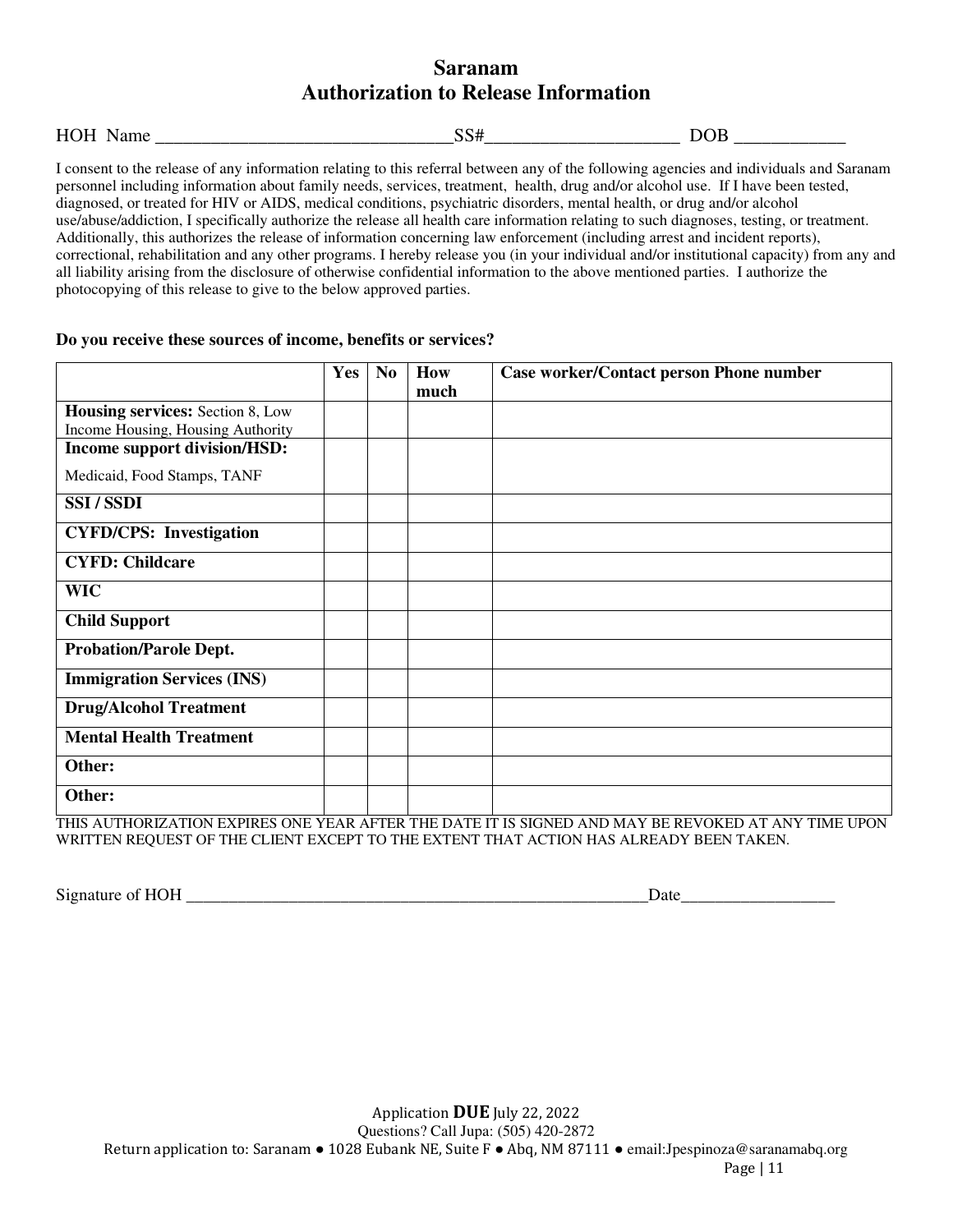### **Saranam Authorization to Release Information**

| $\overline{\phantom{a}}$<br>л.<br>Adul<br>. .<br>'Name<br>11 <del>∠</del> | ຼ | -<br>-- |
|---------------------------------------------------------------------------|---|---------|
|                                                                           |   |         |

I consent to the release of any information relating to this referral between any of the following agencies and individuals and Saranam personnel including information about family needs, services, treatment, health, drug and/or alcohol use. If I have been tested, diagnosed, or treated for HIV or AIDS, medical conditions, psychiatric disorders, mental health, or drug and/or alcohol use/abuse/addiction, I specifically authorize the release all health care information relating to such diagnoses, testing, or treatment. Additionally, this authorizes the release of information concerning law enforcement (including arrest and incident reports), correctional, rehabilitation and any other programs. I hereby release you (in your individual and/or institutional capacity) from any and all liability arising from the disclosure of otherwise confidential information to the above mentioned parties. I authorize the photocopying of this release to give to the below approved parties.

#### **Do you receive these sources of income, benefits or services?**

|                                         | Yes | N <sub>0</sub> | \$            | <b>Case worker/Contact person Phone number</b>                                                         |
|-----------------------------------------|-----|----------------|---------------|--------------------------------------------------------------------------------------------------------|
|                                         |     |                | <b>Amount</b> |                                                                                                        |
| <b>Housing services: Section 8, Low</b> |     |                |               |                                                                                                        |
| Income Housing, Housing Authority       |     |                |               |                                                                                                        |
| Income support division/HSD:            |     |                |               |                                                                                                        |
| Medicaid, Food Stamps, TANF             |     |                |               |                                                                                                        |
| SSI/SSDI                                |     |                |               |                                                                                                        |
| <b>CYFD/CPS:</b> Investigation          |     |                |               |                                                                                                        |
| <b>CYFD: Childcare</b>                  |     |                |               |                                                                                                        |
| <b>WIC</b>                              |     |                |               |                                                                                                        |
| <b>Child Support</b>                    |     |                |               |                                                                                                        |
| <b>Probation/Parole Dept.</b>           |     |                |               |                                                                                                        |
| <b>Immigration Services (INS)</b>       |     |                |               |                                                                                                        |
| <b>Drug/Alcohol Treatment</b>           |     |                |               |                                                                                                        |
| <b>Mental Health Treatment</b>          |     |                |               |                                                                                                        |
| Other:                                  |     |                |               |                                                                                                        |
| Other:                                  |     |                |               |                                                                                                        |
|                                         |     |                |               | THIC A LITHODIZATION EVDIDEC ONE VEAD AFTED THE DATE IT IC CIONED AND MAV DE DEVOVED AT ANV TIME LIDON |

THIS AUTHORIZATION EXPIRES ONE YEAR AFTER THE DATE IT IS SIGNED AND MAY BE REVOKED AT ANY TIME UPON WRITTEN REQUEST OF THE CLIENT EXCEPT TO THE EXTENT THAT ACTION HAS ALREADY BEEN TAKEN.

Signature of Adult #2 \_\_\_\_\_\_\_\_\_\_\_\_\_\_\_\_\_\_\_\_\_\_\_\_\_\_\_\_\_\_\_\_\_\_\_\_\_\_\_\_\_\_\_\_\_\_\_\_\_\_\_\_\_\_Date\_\_\_\_\_\_\_\_\_\_\_\_\_\_\_\_\_\_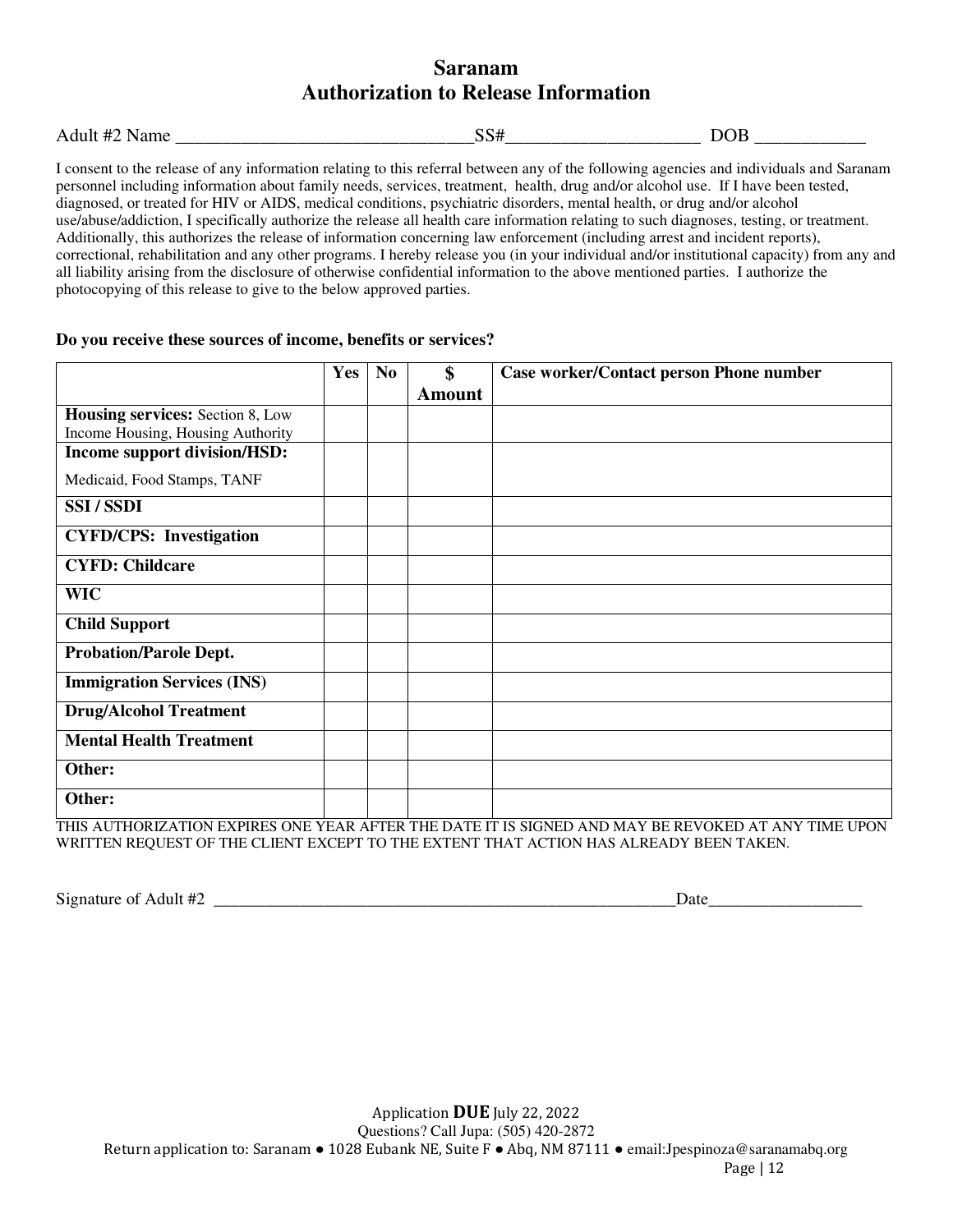### **Permission to Obtain a Background Check**

I, the undersigned applicant (also known as "consumer"), authorize **Saranam** through an independent contractor and/or public records to procure background information (including a "consumer report and/or investigative consumer report") about me. This report may include my driving history, including any traffic citations; a social security number verification; present and former addresses; criminal and civil history/records; and the state/national sex offender records.

I understand that I am entitled to a complete copy of any background information report of which I am the subject upon my request to **Saranam** if such is made within a reasonable time from the date it was produced. I also understand that I may receive a written summary of my rights under the Fair Credit Reporting Act.

HOH Signature: \_\_\_\_\_\_\_\_\_\_\_\_\_\_\_\_\_\_\_\_\_\_\_\_\_\_\_\_\_\_\_\_\_\_\_\_\_\_\_ Date: \_\_\_\_\_\_\_\_\_\_\_\_\_\_\_\_\_\_\_\_\_\_\_

| HOH Print Name: First |      | Middle |                |                                             | Last   |
|-----------------------|------|--------|----------------|---------------------------------------------|--------|
|                       |      |        |                |                                             |        |
|                       |      |        |                |                                             |        |
|                       |      |        |                |                                             |        |
| Street /P. O. Box     | City |        | State Zip Code | County                                      | Dates  |
|                       |      |        |                |                                             |        |
| Street /P. O. Box     | City |        | State Zip Code | County                                      | Dates  |
|                       |      |        |                |                                             |        |
| Driver's License #:   |      |        |                | State of Issuance: Date of Birth: _________ | Gender |

Application **DUE** July 22, 2022 Questions? Call Jupa: (505) 420-2872 Return application to: Saranam ● 1028 Eubank NE, Suite F ● Abq, NM 87111 ● email:Jpespinoza@saranamabq.org Page | 13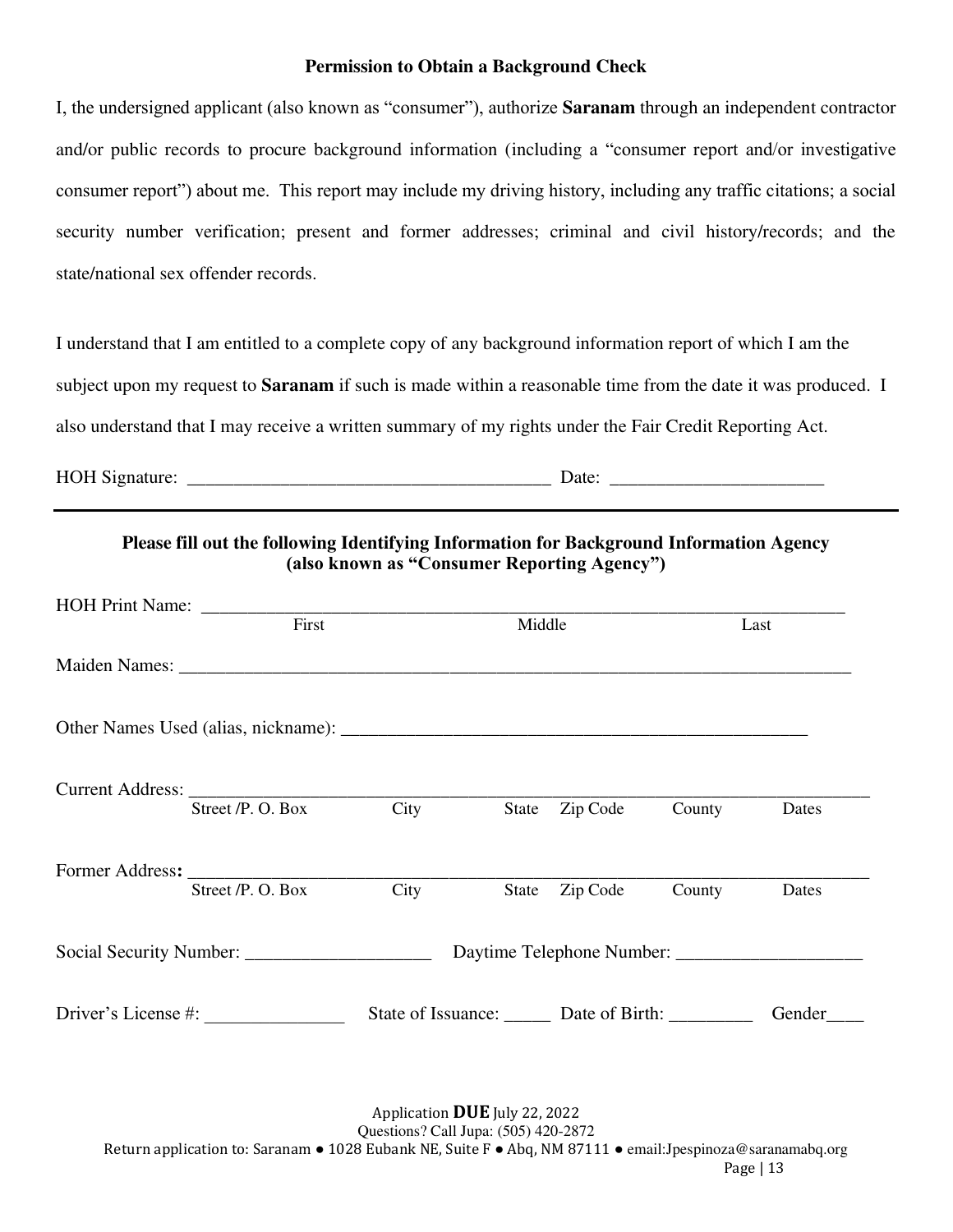### **Permission to Obtain a Background Check**

I, the undersigned applicant (also known as "consumer"), authorize **Saranam** through an independent contractor and/or public records to procure background information (including a "consumer report and/or investigative consumer report") about me. This report may include my driving history, including any traffic citations; a social security number verification; present and former addresses; criminal and civil history/records; and the state/national sex offender records.

I understand that I am entitled to a complete copy of any background information report of which I am the subject upon my request to **Saranam** if such is made within a reasonable time from the date it was produced. I also understand that I may receive a written summary of my rights under the Fair Credit Reporting Act.

Adult #2 Signature: \_\_\_\_\_\_\_\_\_\_\_\_\_\_\_\_\_\_\_\_\_\_\_\_\_\_\_\_\_\_\_\_\_\_\_\_\_\_\_ Date: \_\_\_\_\_\_\_\_\_\_\_\_\_\_\_\_\_\_\_\_\_\_\_

### **Please fill out the following Identifying Information for Background Information Agency (also known as "Consumer Reporting Agency")**

| First |                                   |      | Middle |                                          |        | Last   |  |
|-------|-----------------------------------|------|--------|------------------------------------------|--------|--------|--|
|       |                                   |      |        |                                          |        |        |  |
|       |                                   |      |        |                                          |        |        |  |
|       | Street /P. O. Box                 | City | State  | Zip Code                                 | County | Dates  |  |
|       |                                   |      |        |                                          |        |        |  |
|       | Street /P. O. Box                 | City | State  | Zip Code                                 | County | Dates  |  |
|       |                                   |      |        |                                          |        |        |  |
|       | Driver's License #: $\frac{1}{2}$ |      |        | State of Issuance: <u>Date of Birth:</u> |        | Gender |  |

Application **DUE** July 22, 2022 Questions? Call Jupa: (505) 420-2872 Return application to: Saranam • 1028 Eubank NE, Suite F • Abq, NM 87111 • email: Jpespinoza@saranamabq.org Page | 14